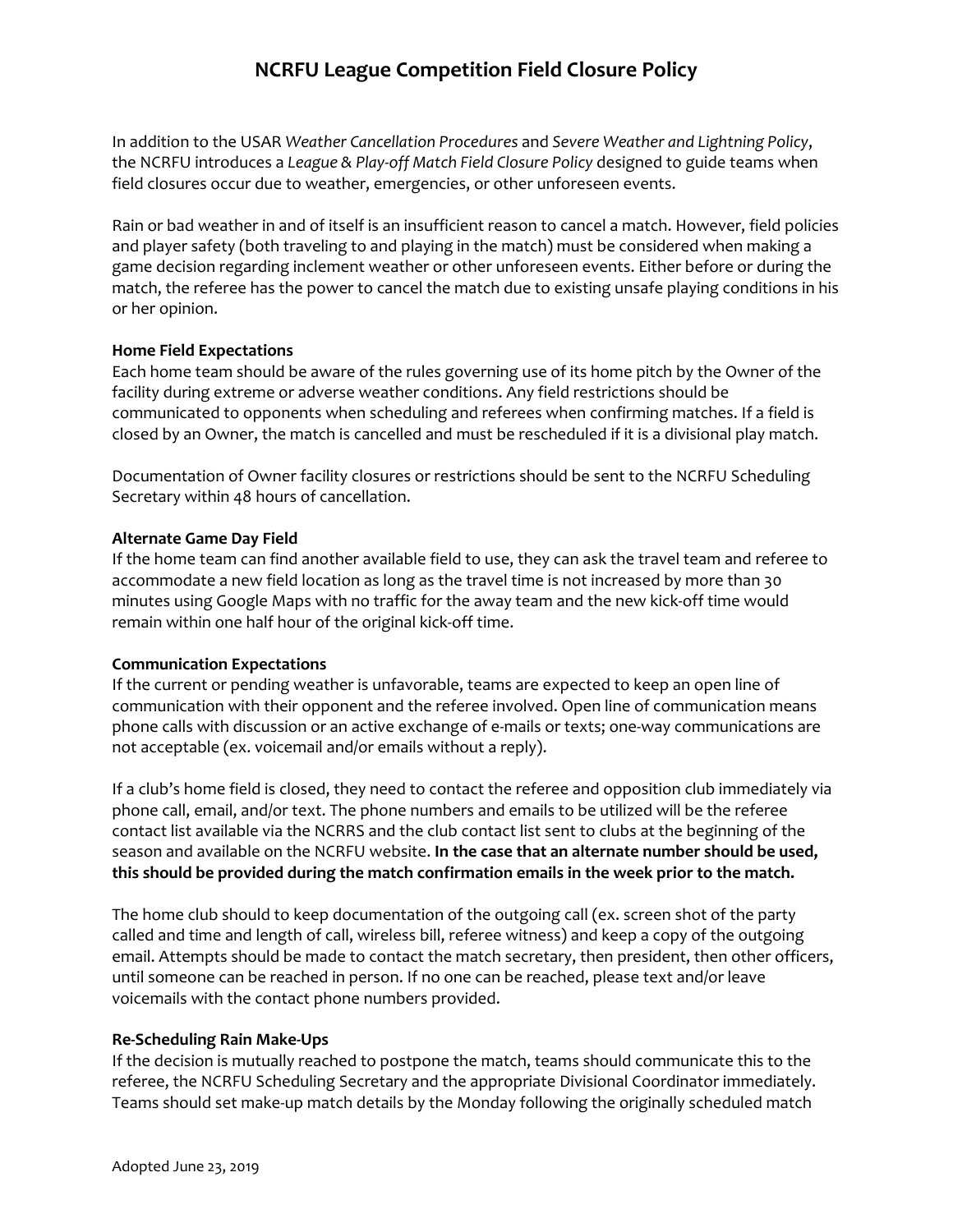## **NCRFU League Competition Field Closure Policy**

and communicate them to the appropriate NCRFU Divisional Coordinator. Divisional play matches must take precedence over any 'friendly' matches or other club events.

The reschedule date, if necessary, will be determined in the following manner for all league play:

- a. The travel team suggests remaining bye weekends in which to play. The match will be played at home pitch if home team is amenable to this date. If their pitch is not available but the date is suitable to them, the travel team can host. If the home team does not agree to this date, they should advise the opposition why this date is not suitable, and they can suggest a different date in which they want to host the match. If the travel team does not agree see item
- b. In the event the two teams do not mutually agree on and determine a make-up date to the NCRFU within five (5) calendar days of the rained-out match, the following will apply:
	- 1. If there are available open Saturdays, and neither team can play on those dates, then they should have to submit documentable proof to the Competition Committee to review as to why they cannot play on a certain date (active or alum player's wedding, team hosting a charity event, multiple players on select side that may be scheduled, another match already scheduled for a non-blackout date).
		- i. If the Competition Committee agrees that no alternate date can be agreed to, it will be recorded as a cancellation and no points awarded to either club.
		- ii. If the competition chair disagrees with the reasons why a date can't be agreed to by either of the teams, a date will be set for the reschedule by the competition chair. If one of the teams still refuses to play on that date, that game will be declared a forfeit by that team with a point deduction.
		- iii. If neither team is cooperative in rescheduling the match (ex. both teams looking for a competitive advantage) both teams will have a point deducted and the match cancelled.
- c. In the case that a team needs more than one match rescheduled, the Competition Committee may consider a Sunday match date. However, a team may not be forced to play a Sunday match. Other options available to the team facing two matches may elect to play the 2nd match on the same date and location as the first match. They may elect to forfeit one match without negative points penalty, this option may only take effect if the club plays their other make up match. Failure to play at least one match will result in the points penalty being applied to both matches.
- d. If a mutual rescheduling decision cannot be reached between the teams and the referee, both teams should contact their respective Divisional Coordinator outlining the details surrounding the disagreement. This should be the very last resort. Teams are expected to work out match details on their own as much as possible and come to an appropriate decision. Both teams involved are expected to be respectful of their opponent's situation as well as uphold their commitment to play the match.
- e. Failure to make up a match will result in 0 or negative points awarded to each team depending on the circumstances. A team may receive 1 match report point if they have communicated with